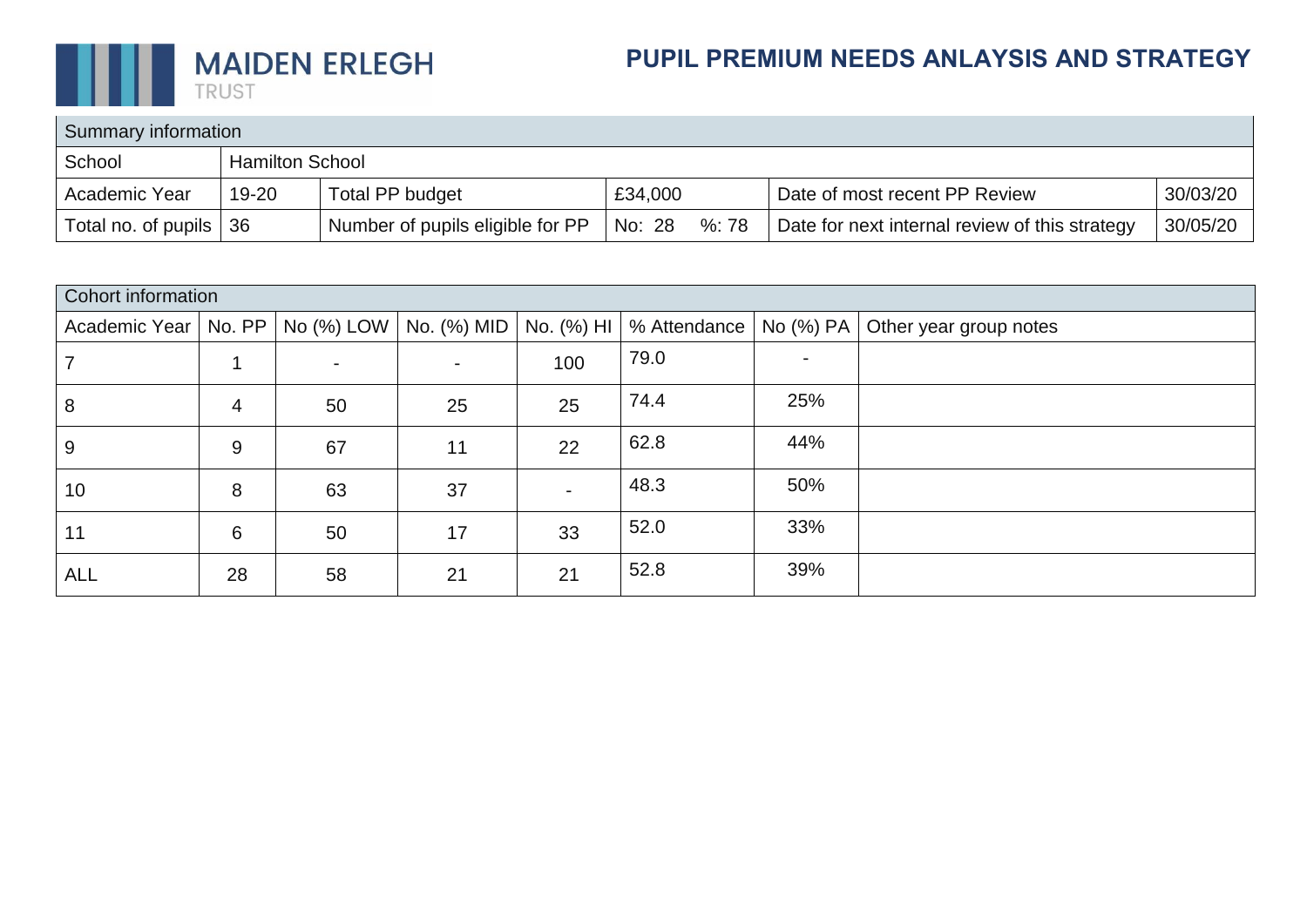|             | Barriers to future attainment (for pupils eligible for PP)                                                                                                                                                                                                                                                                                                                                                                                                                                                 |  |  |  |  |  |  |  |
|-------------|------------------------------------------------------------------------------------------------------------------------------------------------------------------------------------------------------------------------------------------------------------------------------------------------------------------------------------------------------------------------------------------------------------------------------------------------------------------------------------------------------------|--|--|--|--|--|--|--|
|             | Academic barriers (issues to be addressed in school, such as poor oral language skills)                                                                                                                                                                                                                                                                                                                                                                                                                    |  |  |  |  |  |  |  |
| A           | Low literacy levels, with some specific learning difficulties such as dyslexia                                                                                                                                                                                                                                                                                                                                                                                                                             |  |  |  |  |  |  |  |
| B           | Low numeracy levels and insecure numeracy skills, with some specific learning issues such as dyscalculia                                                                                                                                                                                                                                                                                                                                                                                                   |  |  |  |  |  |  |  |
| $\mathsf C$ | Lack of resilience for coping with the school curriculum, or in a group, with some having to access Alternative Provision and 1:1 learning                                                                                                                                                                                                                                                                                                                                                                 |  |  |  |  |  |  |  |
| D           | Social, Emotional and Behavioural needs preventing access to the curriculum, school environment and interaction with their peer group                                                                                                                                                                                                                                                                                                                                                                      |  |  |  |  |  |  |  |
| Ε           | Speech, Language and Communication Needs                                                                                                                                                                                                                                                                                                                                                                                                                                                                   |  |  |  |  |  |  |  |
| F           | Curriculum participation/access: For some PP students, lack of resources means that some students might be unable to afford uniform or<br>equipment to enable them to feel part of the school. Some students are not able to access extra-curricular and enrichment activities where a<br>parental financial contribution usually supports these activities. Several students are not able to access Google Classroom during Covid-19<br>lockdown as they do not have computer or internet access at home. |  |  |  |  |  |  |  |
|             | Additional barriers (including issues which also require action outside school, such as low attendance rates)                                                                                                                                                                                                                                                                                                                                                                                              |  |  |  |  |  |  |  |
| G           | Historic low attendance of disadvantaged students                                                                                                                                                                                                                                                                                                                                                                                                                                                          |  |  |  |  |  |  |  |
| H           | Negative life experiences both at home, school and within the community, including social care intervention                                                                                                                                                                                                                                                                                                                                                                                                |  |  |  |  |  |  |  |
|             | High number of school moves/placements with all students having gaps within their education at some point in their educational history                                                                                                                                                                                                                                                                                                                                                                     |  |  |  |  |  |  |  |
|             | Parental engagement with school and their aspirations for their child will be reduced due to past experiences and disadvantage                                                                                                                                                                                                                                                                                                                                                                             |  |  |  |  |  |  |  |
| K           | Engagement in illicit activities, such as substance misuse and crime                                                                                                                                                                                                                                                                                                                                                                                                                                       |  |  |  |  |  |  |  |
|             | Lack of enrichment activities outside of school compared to non-PP students, due to financial constraints, lack of available opportunities and/or<br>transportation                                                                                                                                                                                                                                                                                                                                        |  |  |  |  |  |  |  |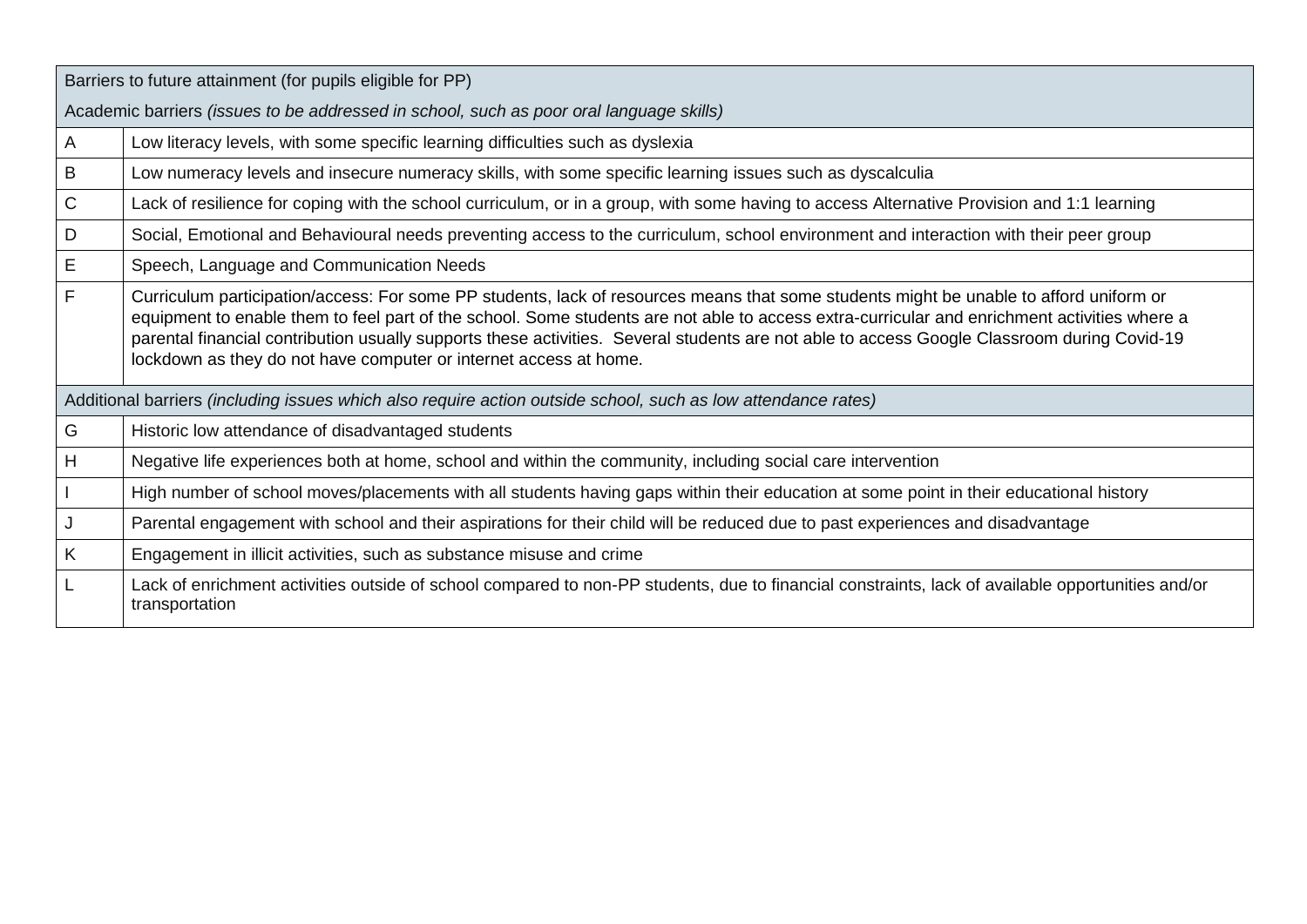| Strategic Plan - Barrier A - Low literacy levels. With some specific learning difficulties such as dyslexia                                                                                                                         |                                                                                                                                                                                                          |                                                                                                                                                                                                                                                                                                                                               |               |                      |                       |                     |  |
|-------------------------------------------------------------------------------------------------------------------------------------------------------------------------------------------------------------------------------------|----------------------------------------------------------------------------------------------------------------------------------------------------------------------------------------------------------|-----------------------------------------------------------------------------------------------------------------------------------------------------------------------------------------------------------------------------------------------------------------------------------------------------------------------------------------------|---------------|----------------------|-----------------------|---------------------|--|
| <b>Action</b>                                                                                                                                                                                                                       | What is the evidence and<br>rationale for this choice?                                                                                                                                                   | <b>KPIs</b>                                                                                                                                                                                                                                                                                                                                   | <b>Date</b>   | <b>Staff</b><br>Lead | <b>Interim Review</b> | <b>Final Review</b> |  |
| All students to<br>undertake regular<br>reading baseline<br>testing with data that<br>is shared with all<br>teaching and support<br>staff.<br>Gap analysis of this<br>data to be carried out<br>and made available to<br>all staff. | To enable subject teachers<br>and senior leaders to<br>understand where learning<br>gaps lie to be able to<br>informing teaching and<br>student interventions                                            | - Staff will know and have<br>understanding the reading<br>ages of all pupils within<br>their class/group<br>Staff will know where the<br>gaps in learning are and will<br>have put in interventions to<br>support student learning<br>within lessons                                                                                         | March<br>2020 | <b>LS</b>            | May 2020              | <b>July 2020</b>    |  |
| Implementation of a<br>targeted reading and<br>comprehension<br>intervention for<br>students                                                                                                                                        | To support learners<br>developing their reading skills<br>to narrow the gap between<br>PP & non PP students                                                                                              | - Reading ages will rise<br>- The gap between PP and<br>non PP students will narrow<br>- Students will be on track to<br>reach their target grades in<br>literacy based subjects                                                                                                                                                              | March<br>2020 | <b>LS</b>            | May 2020              | <b>July 2020</b>    |  |
| Provide spelling and<br>handwriting<br>programmes to<br>support students'<br>access to the literacy<br>curriculum                                                                                                                   | To support learners in<br>developing their literacy and<br>writing skills to narrow the<br>gap between PP & non PP<br>students and enable students<br>to access the wider<br>curriculum with confidence. | - Spelling ages will rise<br>- Handwriting legibility and<br>speed will improve<br>- Children will gain more<br>confidence in<br>English/literacy/reading<br>- Gap between PP and non<br>PP students will narrow as<br>evidenced in key<br>assessment data<br>- Students will have higher<br>engagement in lessons due<br>to confidence boost | March<br>2020 | <b>LS</b>            | May 2020              | <b>July 2020</b>    |  |
| Offer reading books<br>for pupils to access<br>across the school                                                                                                                                                                    | Supports students'<br>development as readers as<br>well as their sense of self as                                                                                                                        | - PP pupils make progress in<br>reading                                                                                                                                                                                                                                                                                                       | March<br>2020 | <b>LS</b>            | May 2020              | <b>July 2020</b>    |  |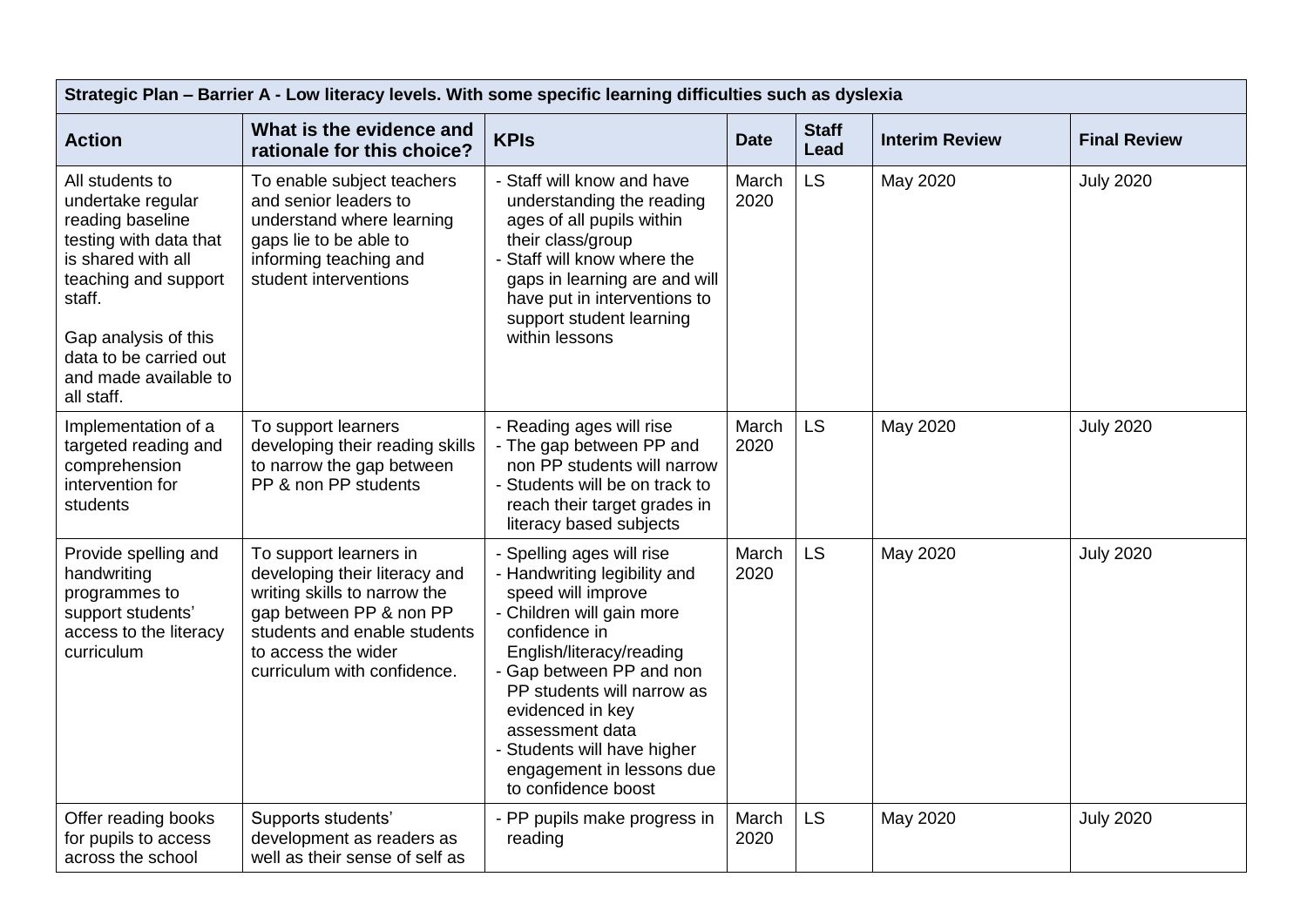| a reader. Will strengthen their<br>browsing and selecting skills,<br>and hopefully lead to a<br>lifetime of reading for<br>pleasure.<br>Will encourage a wider<br>school ethos of the<br>importance of books and | - Reading is encouraged and<br>taken up widely<br>- Books available for<br>students to read when<br>required<br>- Reading/English progress<br>data will rise. Gap between<br>disadvantaged and non-<br>disadvantaged will narrow |  |  |
|------------------------------------------------------------------------------------------------------------------------------------------------------------------------------------------------------------------|----------------------------------------------------------------------------------------------------------------------------------------------------------------------------------------------------------------------------------|--|--|
| reading                                                                                                                                                                                                          |                                                                                                                                                                                                                                  |  |  |

**Strategic Plan – Barrier B - Low numeracy levels and insecure numeracy skills, with some specific learning issues such as dyscalculia**

| <b>Action</b>                                                                                                                                                                              | What is the evidence and<br>rationale for this choice?                                                                                                                                                                                                                                | <b>KPIs</b>                                                                                                                                                                                                                                                                                        | <b>Date</b>   | <b>Staff</b><br>Lead | <b>Interim Review</b> | <b>Final Review</b> |
|--------------------------------------------------------------------------------------------------------------------------------------------------------------------------------------------|---------------------------------------------------------------------------------------------------------------------------------------------------------------------------------------------------------------------------------------------------------------------------------------|----------------------------------------------------------------------------------------------------------------------------------------------------------------------------------------------------------------------------------------------------------------------------------------------------|---------------|----------------------|-----------------------|---------------------|
| All students to<br>undertake regular<br>Maths baseline<br>testing with data that<br>is shared with all<br>teaching and support<br>staff.<br>Gap analysis of this<br>data to be carried out | To enable subject teachers<br>and senior leaders to<br>understand where learning<br>gaps lie to be able to<br>informing teaching and<br>student interventions                                                                                                                         | - Maths ages will rise<br>- The gap between PP and<br>non PP students will narrow<br>- Students will be on track to<br>reach their target grades in<br>Maths based subjects                                                                                                                        | March<br>2020 | <b>YR</b>            | May 2020              | <b>July 2020</b>    |
| and made available to<br>all staff.                                                                                                                                                        |                                                                                                                                                                                                                                                                                       |                                                                                                                                                                                                                                                                                                    |               |                      |                       |                     |
| <b>Improving Maths skills</b><br>with our lower ability<br>students through the<br>use of Numicom                                                                                          | Focuses on strong teaching<br>of key maths topics using an<br>active, practical approach<br>Is a 'pick up and go pack',<br>which can be used alongside<br>your existing maths<br>resources to help rebuild key<br>learning<br>Is a 12-week programme<br>suitable for delivery by non- | - Number skills will improve<br>- Confidence in counting will<br>improve as evidenced in<br>gap analysis and progress<br>data<br>- Maths ages will rise<br>- Gap between PP and Non<br>PP will narrow<br>Engagement in maths<br>lessons will rise as outlined<br>in behaviour for learning<br>data | March<br>2020 | <b>YR</b>            | May 2020              | <b>July 2020</b>    |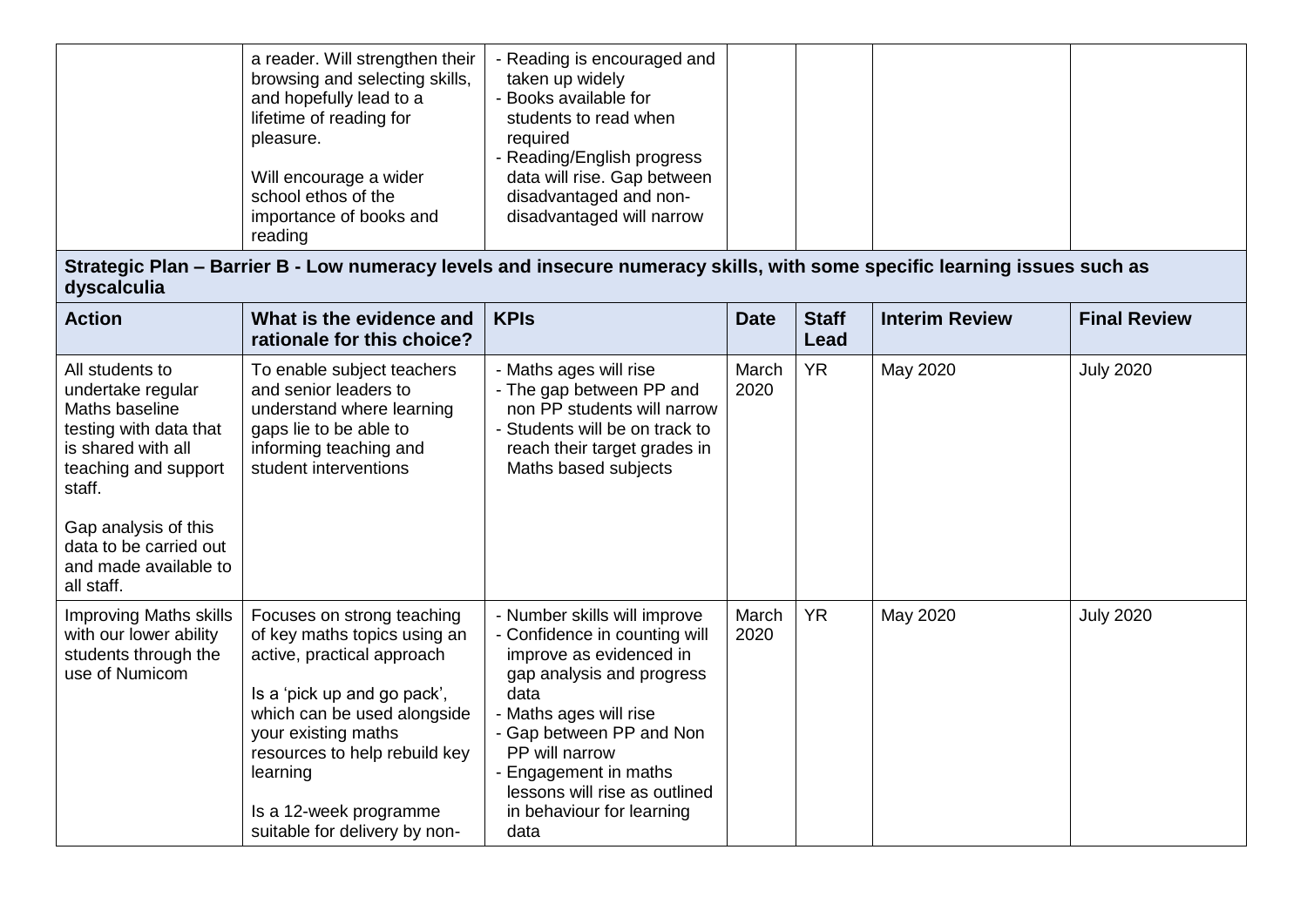|                                                                                            | specialists and teaching<br>assistants                                                                                                                                                                                                                                                                                                                                                                                                                                                                                                                                                                       |                                                                                                                                                                                                           |               |                      |                       |                     |
|--------------------------------------------------------------------------------------------|--------------------------------------------------------------------------------------------------------------------------------------------------------------------------------------------------------------------------------------------------------------------------------------------------------------------------------------------------------------------------------------------------------------------------------------------------------------------------------------------------------------------------------------------------------------------------------------------------------------|-----------------------------------------------------------------------------------------------------------------------------------------------------------------------------------------------------------|---------------|----------------------|-----------------------|---------------------|
| Using "My Maths"<br>programmes to raise<br>attainment at across<br>the School              | Support students with their<br>numeracy learning and<br>encourage independent study<br>skills                                                                                                                                                                                                                                                                                                                                                                                                                                                                                                                | - Higher pupil engagement in<br>maths<br>Maths ages will rise<br>- Gap between PP and non<br>PP will narrow                                                                                               | March<br>2020 | <b>YR</b>            | May 2020              | <b>July 2020</b>    |
| <b>Alternative Provision and 1:1 learning</b>                                              | Strategic Plan – Barrier C - Lack of resilience for to cope with the school curriculum, or in a group, with some having to access                                                                                                                                                                                                                                                                                                                                                                                                                                                                            |                                                                                                                                                                                                           |               |                      |                       |                     |
| <b>Action</b>                                                                              | What is the evidence and<br>rationale for this choice?                                                                                                                                                                                                                                                                                                                                                                                                                                                                                                                                                       | <b>KPIs</b>                                                                                                                                                                                               | <b>Date</b>   | <b>Staff</b><br>Lead | <b>Interim Review</b> | <b>Final Review</b> |
| Lists of all<br>disadvantaged<br>students to be made<br>easily accessible to all<br>staff. | Ensure that the profile of<br>disadvantaged students<br>is maintained and<br>accessible to all staff to<br>enable awareness of<br>need, to adapt their<br>teaching style.<br>Teachers use this information<br>when they are planning<br>lessons and when putting<br>students on alternative plans<br>and pathways to learning.<br>Improving teaching quality<br>generally leads to greater<br>improvements at lower cost<br>than structural changes.<br>There is particularly good<br>evidence around the potential<br>impact of teacher<br>professional development.<br>(EEF Attainment Gap report<br>2018) | - All teaching staff can<br>identify PP students<br>and how they positively<br>plan and mark with<br>them in mind.<br>Behaviour for Learning data<br>will show an increase in<br>engagement and behaviour | March<br>2020 | <b>CM</b>            | May 2020              | <b>July 2020</b>    |
|                                                                                            | Mentoring through sport and<br>outdoor learning to provide<br>additional engagement and                                                                                                                                                                                                                                                                                                                                                                                                                                                                                                                      | - Attendance for<br>disadvantage students will<br>rise in line with national<br>average                                                                                                                   | March<br>2020 | <b>CM</b>            | May 2020              | <b>July 2020</b>    |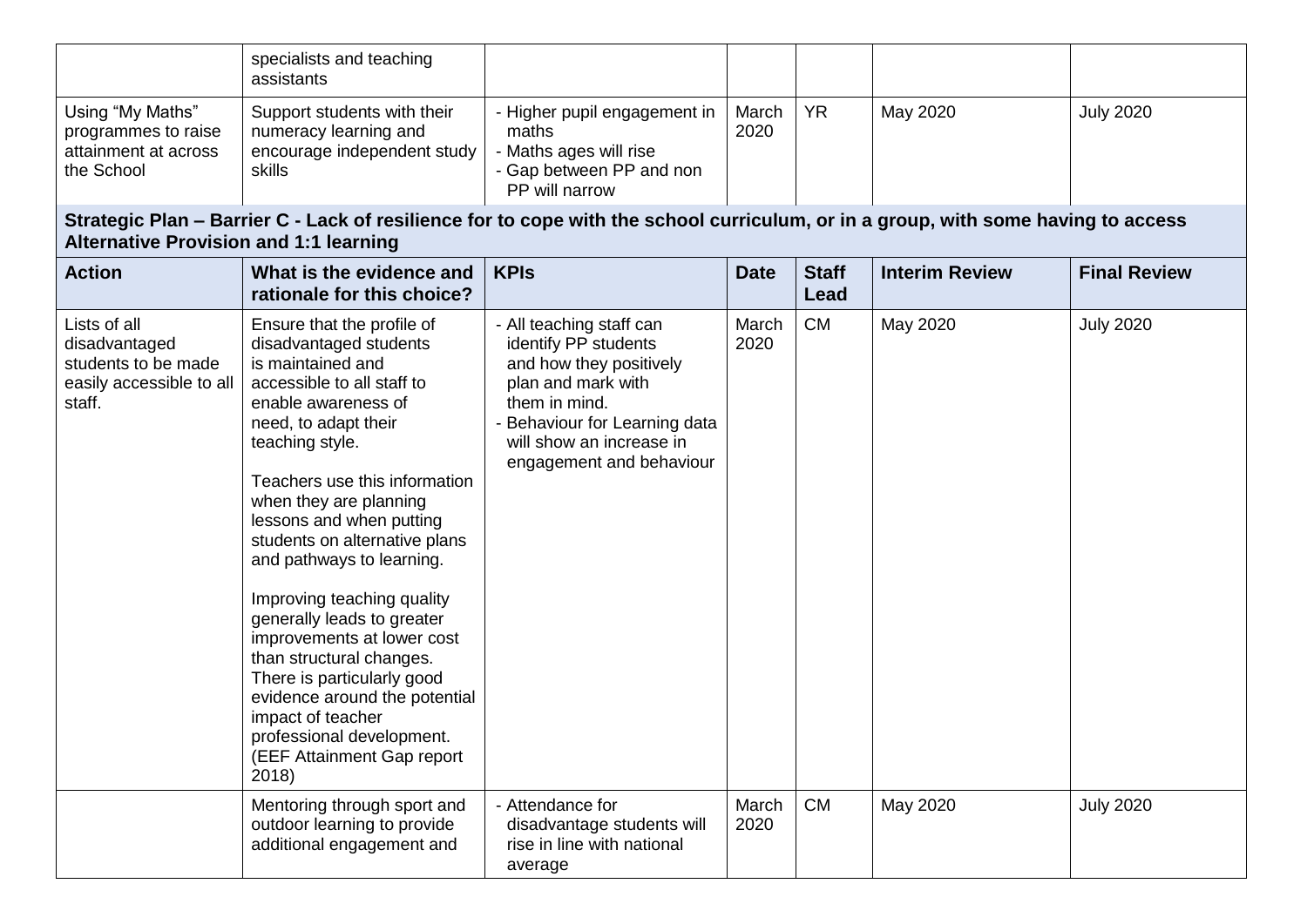|                                                                                                                                                                                                                          | enrichment activities to widen<br>curriculum and engagement.                                                                                                                                                                       | - The gap between PP and<br>non PP will narrow<br>- Behaviour for learning data<br>will show higher<br>engagement in lessons and<br>the wider school/learning<br>environment                     |               |              |                       |                     |  |
|--------------------------------------------------------------------------------------------------------------------------------------------------------------------------------------------------------------------------|------------------------------------------------------------------------------------------------------------------------------------------------------------------------------------------------------------------------------------|--------------------------------------------------------------------------------------------------------------------------------------------------------------------------------------------------|---------------|--------------|-----------------------|---------------------|--|
| Provide additional 1:1<br>or remote online or<br>paper-based learning<br>to students who are<br>struggling to access<br>the group<br>environment either via<br>HS teachers or a<br>tutoring service such<br>as Tutor Drs | Allowing students to access<br>the curriculum and learning<br>who wouldn't normally be<br>able to, due to anxiety and<br>SEMH needs.                                                                                               | Engagement in learning will<br>increase as seen in<br>progress, behaviour and<br>learning data<br>- Attendance for those<br>disadvantaged students will<br>rise in line with national<br>average | March<br>2020 | <b>CM</b>    | May 2020              | <b>July 2020</b>    |  |
| Strategic Plan - Barrier D - Social, Emotional and Behavioural needs preventing access to the curriculum, school environment and interaction<br>with their peer group                                                    |                                                                                                                                                                                                                                    |                                                                                                                                                                                                  |               |              |                       |                     |  |
| <b>Action</b>                                                                                                                                                                                                            | What is the evidence and                                                                                                                                                                                                           | <b>KPIs</b>                                                                                                                                                                                      | <b>Date</b>   | <b>Staff</b> | <b>Interim Review</b> | <b>Final Review</b> |  |
|                                                                                                                                                                                                                          | rationale for this choice?                                                                                                                                                                                                         |                                                                                                                                                                                                  |               | Lead         |                       |                     |  |
|                                                                                                                                                                                                                          | This outcome and plan will be met through the work undertaken regarding barrier C                                                                                                                                                  |                                                                                                                                                                                                  |               |              |                       |                     |  |
| Continue to provide a<br>free school uniform for<br>students.                                                                                                                                                            | Ensure there are no financial<br>barriers or implications to<br>purchasing uniform.<br>Supports positive parental<br>engagement with the school<br>before student starts school.<br>Allows student to feel part of<br>school life. | - Students will be in uniform<br>- Behaviour and Progress<br>data will show further<br>engagement due to feeling<br>part of the school as<br>evidenced in school<br>progress data                | March<br>2020 | <b>TJ</b>    | May 2020              | <b>July 2020</b>    |  |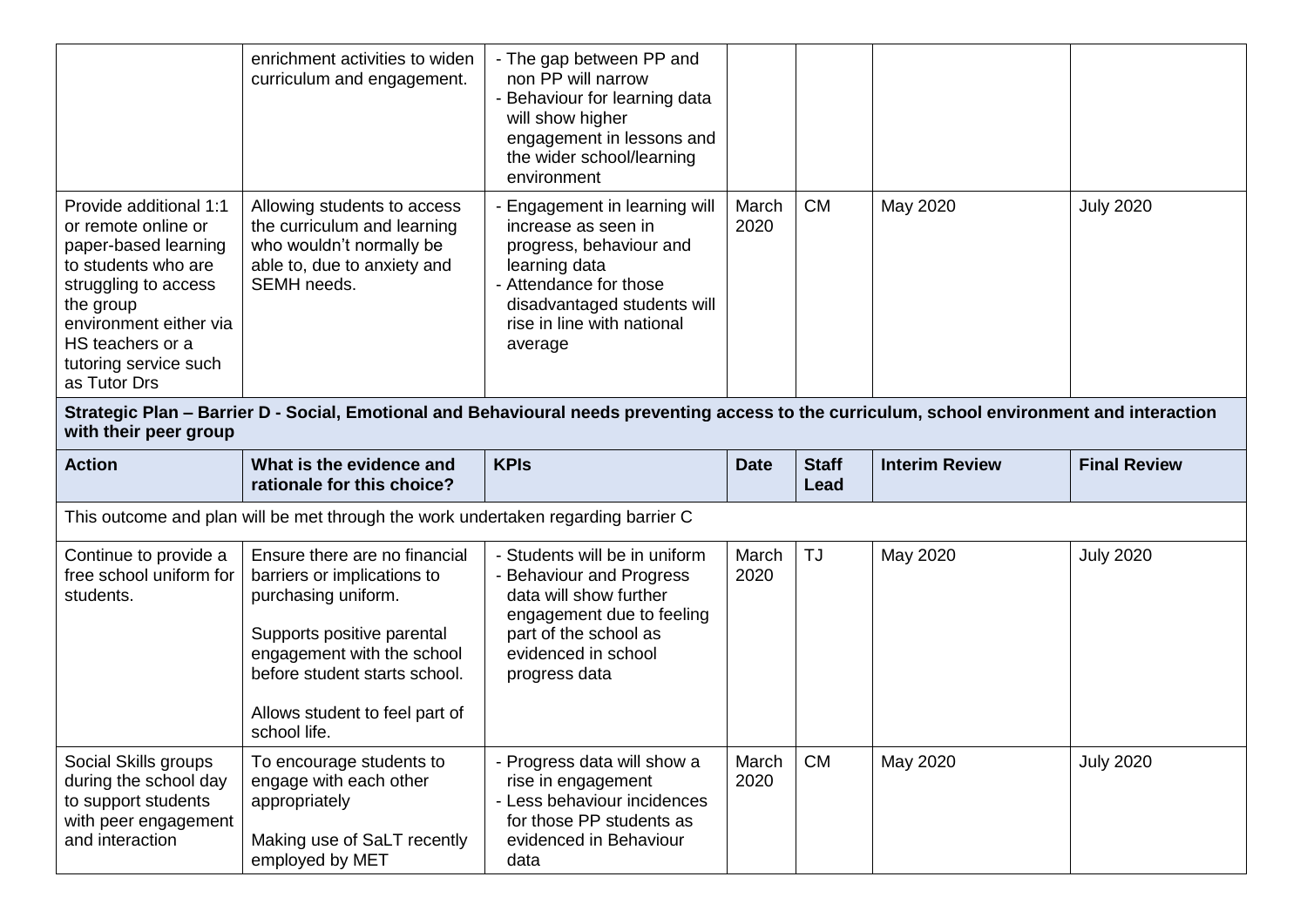|                                                                                                                                                                         | Meeting needs on EHCPs                                                                                                                                                                                                                                                    | - Calmer school environment<br>- Fewer incidents of physical<br>intervention as outlined in<br>the bound and numbered<br>book<br>- Attendance will rise as<br>school will be more<br>pleasurable environment |               |                      |                       |                     |
|-------------------------------------------------------------------------------------------------------------------------------------------------------------------------|---------------------------------------------------------------------------------------------------------------------------------------------------------------------------------------------------------------------------------------------------------------------------|--------------------------------------------------------------------------------------------------------------------------------------------------------------------------------------------------------------|---------------|----------------------|-----------------------|---------------------|
| Outreach support via<br>remote learning<br>(Google Classroom or<br>hard-copy work<br>packs) as part of the<br>school day for<br>students who do not<br>attend full-time | Students who refuse to, or<br>struggle to, attend school<br>regularly will be offered<br>support to learn at home, in<br>line with that provided during<br>Covid-19 lockdown.<br>Provision to be monitored<br>and evaluated to ensure<br>rigour, value and<br>engagement. | Students who do not attend<br>continue to receive<br>educational support and input<br>from HS, their school; as a<br>result they make some<br>academic progress and feel<br>part of the school family.       |               |                      |                       |                     |
| AP provision for<br>students who struggle<br>to self-regulate and<br>learn in the HS<br>environment                                                                     | Students who are not<br>attending regularly are able<br>to access alternate settings<br>and engage in other activities<br>outside the traditional school<br>curriculum.                                                                                                   | Students engage socially with<br>the wider world, acquiring<br>skills which may become<br>relevant to their careers and<br>will support their acquisition<br>of social skills                                | Mar<br>20     | <b>CM</b>            | <b>May 20</b>         | <b>Jul 20</b>       |
|                                                                                                                                                                         | Strategic Plan - Barrier E - Speech, Language and Communication Needs                                                                                                                                                                                                     |                                                                                                                                                                                                              |               |                      |                       |                     |
| <b>Action</b>                                                                                                                                                           | What is the evidence and<br>rationale for this choice?                                                                                                                                                                                                                    | <b>KPIs</b>                                                                                                                                                                                                  | <b>Date</b>   | <b>Staff</b><br>Lead | <b>Interim Review</b> | <b>Final Review</b> |
| <b>Targeted Speech and</b><br>Language Therapy<br>plan as outlined within<br><b>EHCPs</b>                                                                               | Students who are<br>disadvantaged will be able to<br>meet their aspirations and<br>outcomes as outlined with<br>their EHCPs to enable them<br>to access the curriculum and<br>fuller.                                                                                     | - Progress data will rise<br>- The gap with PP and non<br>PP will narrow<br>- Students will be engaged in<br>learning due to improved<br>understanding and ability to<br>contribute fully                    | March<br>2020 | <b>CM</b>            | May 2020              | <b>July 2020</b>    |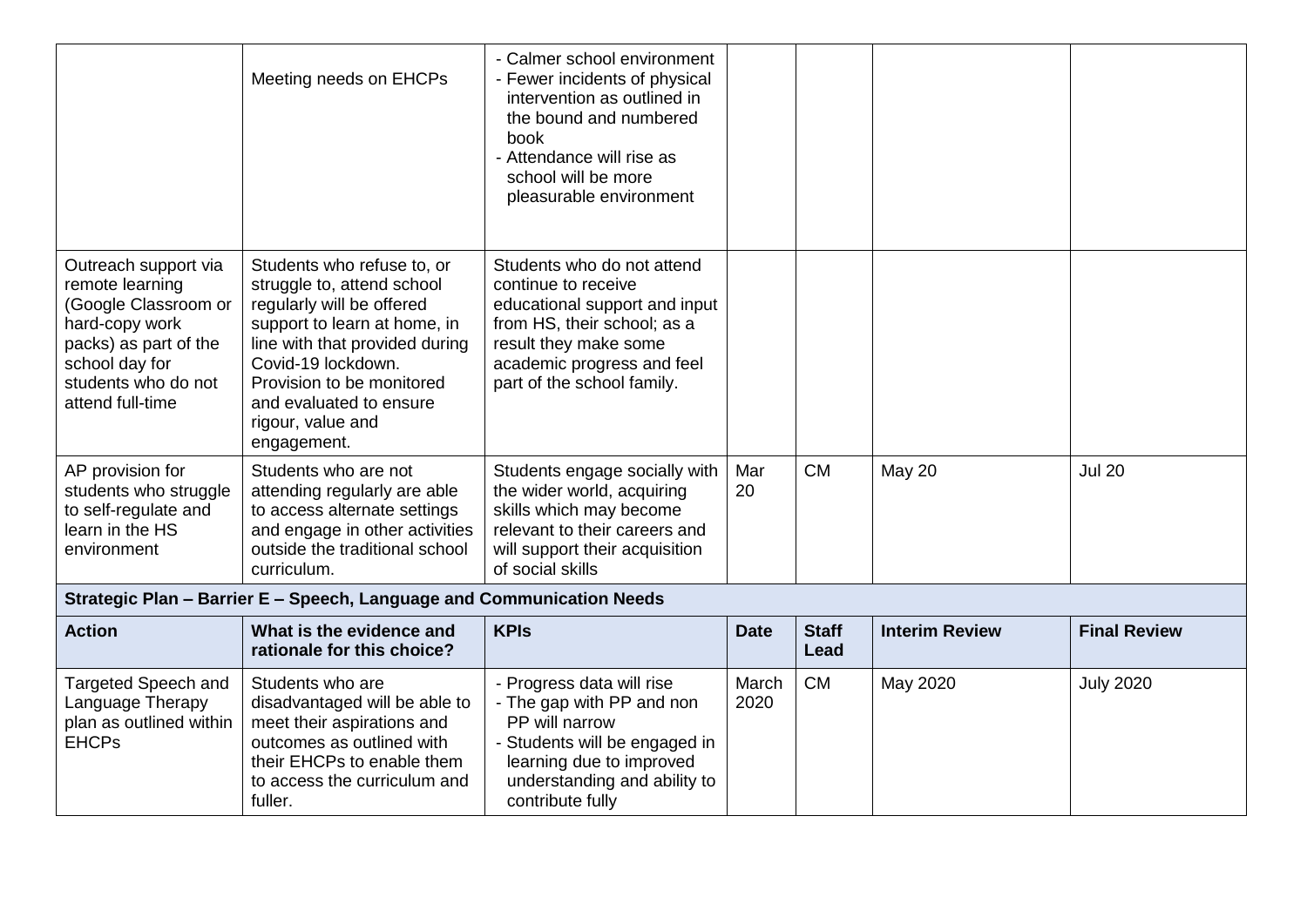| Social Skills groups at<br>school to support<br>students with peer<br>engagement and<br>interaction                                                                                                 | To encourage students to<br>engage with each other<br>appropriately<br>Strategic Plan - Barrier G - Historic low attendance of disadvantaged students                                                                                                       | - Progress data will show a<br>rise in engagement<br>- Less behaviour incidences<br>for those PP students as<br>evidenced in Behaviour<br>data<br>- Calmer school environment<br>- Fewer incidents of physical<br>intervention as outlined in<br>the bound and numbered<br>book<br>- Attendance will rise as<br>school will be more<br>pleasurable environment | March<br>2020 | CM                   | May 2020              | <b>July 2020</b>    |
|-----------------------------------------------------------------------------------------------------------------------------------------------------------------------------------------------------|-------------------------------------------------------------------------------------------------------------------------------------------------------------------------------------------------------------------------------------------------------------|----------------------------------------------------------------------------------------------------------------------------------------------------------------------------------------------------------------------------------------------------------------------------------------------------------------------------------------------------------------|---------------|----------------------|-----------------------|---------------------|
| <b>Action</b>                                                                                                                                                                                       | What is the evidence and<br>rationale for this choice?                                                                                                                                                                                                      | <b>KPIs</b>                                                                                                                                                                                                                                                                                                                                                    | <b>Date</b>   | <b>Staff</b><br>Lead | <b>Interim Review</b> | <b>Final Review</b> |
| Regular home visits<br>and cold calling to be<br>undertaken to ensure<br>valid non-attendance<br>reasons.<br>During Covid-19<br>lockdown, daily<br>pastoral support calls<br>to safeguard students. | To provide face to face<br>support for families in need.<br>Allows school staff, in<br>particular the School Care<br>Officer, to see and support<br>issues within the home. This<br>will/can also provide support<br>for referrals to external<br>agencies. | - Attendance data will show<br>improvements<br>- Attendance gap between<br>PP and non PP students<br>will narrow<br>- Clear trust and engagement<br>built with families as<br>evidenced through contact<br>logs and attendance at<br>meetings<br>- Staff will be engaging with<br>students continually to<br>ensure their safeguarding                         | March<br>2020 | CM&<br><b>TJ</b>     | May 2020              | <b>July 2020</b>    |
| Attendance data will<br>be monitored and a<br>spreadsheet of<br>attendance by % will<br>be kept. Case studies<br>related to attendance<br>will be prepared.                                         | Due to the long term<br>disengagement at HS,<br>students' attendance figures<br>across the board are lower<br>than the national average.<br>Attendance needs to be<br>monitored closely                                                                     | - Regular attendance<br>meetings to happen,<br>minutes to be made<br>accessible to all<br>- Spreadsheet will provide<br>overview of students with<br>attendance issues<br>- Provide a clear view for<br>staff on rising and falling                                                                                                                            | March<br>2020 | <b>TJ</b>            | May 2020              | <b>July 2020</b>    |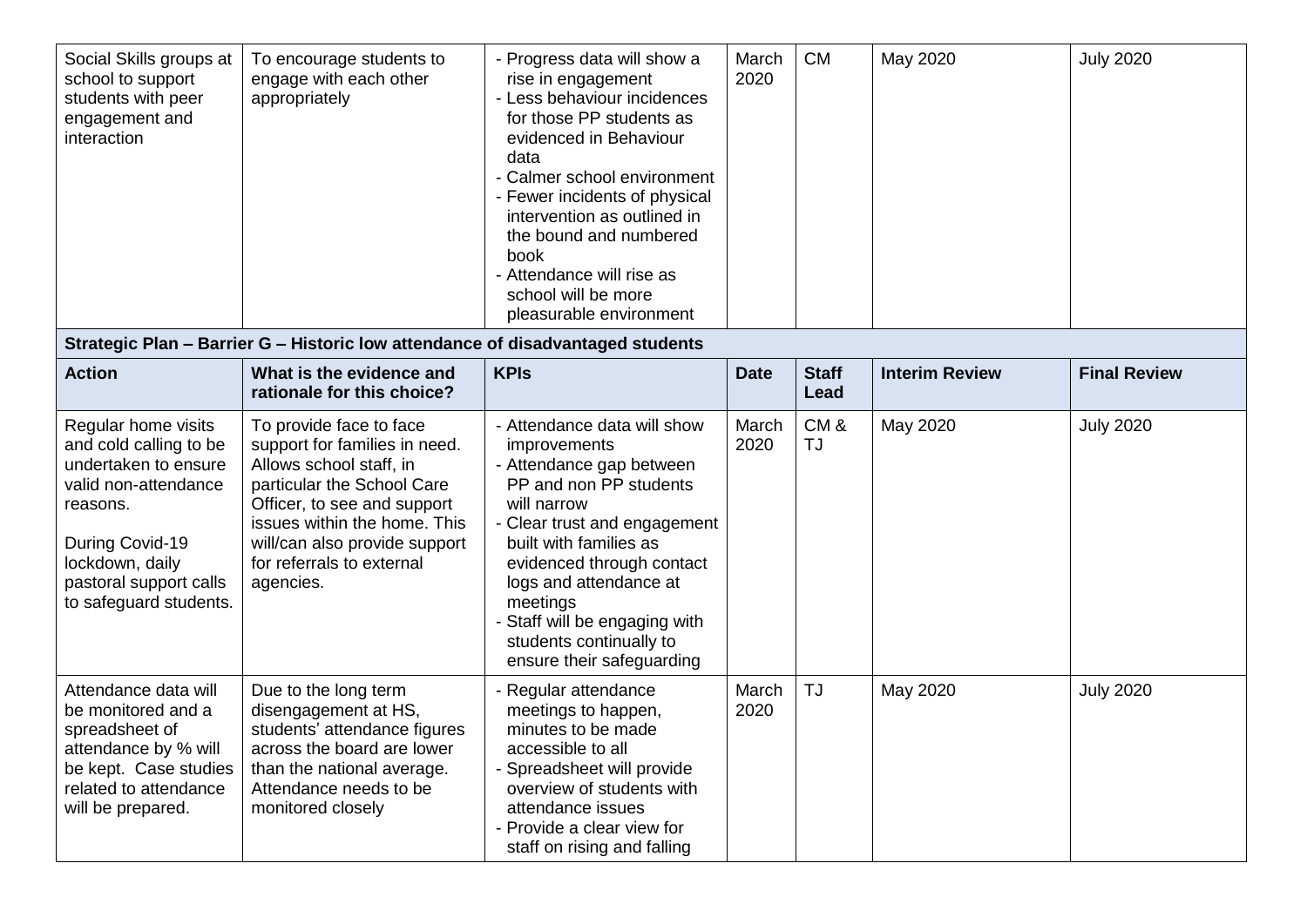|                                                                                                                                                       |                                                                                                                                                                                                                                                                                            | attendance to allow action<br>planning                                                                                                                                              |               |                      |                       |                     |  |
|-------------------------------------------------------------------------------------------------------------------------------------------------------|--------------------------------------------------------------------------------------------------------------------------------------------------------------------------------------------------------------------------------------------------------------------------------------------|-------------------------------------------------------------------------------------------------------------------------------------------------------------------------------------|---------------|----------------------|-----------------------|---------------------|--|
| Provide transportation<br>for students who are<br>unable to get to<br>school or provisions.<br>Provide bus passes<br>for students to get to<br>school | Due to disadvantage parents<br>may not have sufficient funds<br>to access transport. This<br>gives students easy access<br>to and from school.<br>This will also remove some<br>excuses for poor attendance<br>and provide an easier<br>transition from home to<br>school in the mornings. | - Pupils attendance will rise<br>- Number of late marks will<br>reduce<br>- PP attendance will rise to<br>the national average and<br>the gap between non PP<br>and PP will narrow. | March<br>2020 | <b>TJ</b>            | May 2020              | <b>July 2020</b>    |  |
| Strategic Plan - Barrier H - Negative Life Experiences both at home, school and within the community, including social care intervention              |                                                                                                                                                                                                                                                                                            |                                                                                                                                                                                     |               |                      |                       |                     |  |
|                                                                                                                                                       |                                                                                                                                                                                                                                                                                            |                                                                                                                                                                                     |               |                      |                       |                     |  |
| <b>Action</b>                                                                                                                                         | What is the evidence and<br>rationale for this choice?                                                                                                                                                                                                                                     | <b>KPIs</b>                                                                                                                                                                         | <b>Date</b>   | <b>Staff</b><br>Lead | <b>Interim Review</b> | <b>Final Review</b> |  |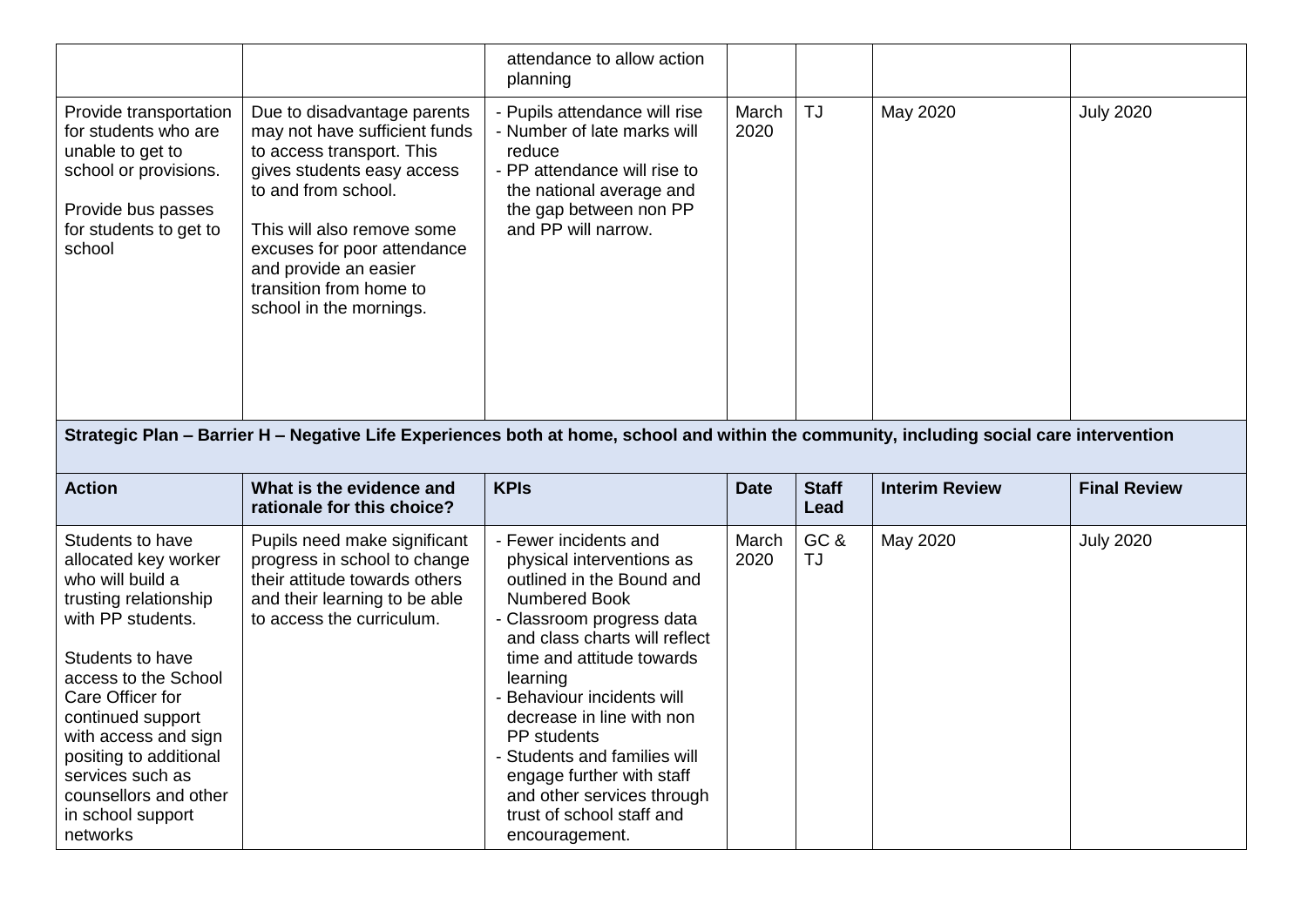**Strategic Plan – Barrier I – High number of school moves/placements with all students having gaps within their education at some point in their educational history**

| <b>Action</b>                                                                                                                                                                                                                                             | What is the evidence and<br>rationale for this choice?                                                                                                                                                                                                                                                                                                                                                 | <b>KPIs</b>                                                                                                                                                                                                                                              | <b>Date</b>   | <b>Staff</b><br>Lead | <b>Interim Review</b> | <b>Final Review</b> |  |  |
|-----------------------------------------------------------------------------------------------------------------------------------------------------------------------------------------------------------------------------------------------------------|--------------------------------------------------------------------------------------------------------------------------------------------------------------------------------------------------------------------------------------------------------------------------------------------------------------------------------------------------------------------------------------------------------|----------------------------------------------------------------------------------------------------------------------------------------------------------------------------------------------------------------------------------------------------------|---------------|----------------------|-----------------------|---------------------|--|--|
| This outcome and plan will be predominantly met through the work undertaken regarding barrier A & B                                                                                                                                                       |                                                                                                                                                                                                                                                                                                                                                                                                        |                                                                                                                                                                                                                                                          |               |                      |                       |                     |  |  |
| School Care Officer to<br>undertake chronology<br>of educational history<br>upon entry to<br><b>Hamilton School</b>                                                                                                                                       | To enable leaders, teachers<br>and support staff to see<br>where the gaps in education<br>lie for students and be able to<br>see and understand the<br>number of hours previously<br>missed                                                                                                                                                                                                            | - Student progress data will<br>narrow between PP and<br>non PP<br>- Staff will have an<br>understanding of the needs<br>of the students<br>- Attendance % will rise in<br>line with national average,<br>and the gap between PP &<br>non PP will narrow | March<br>2020 | <b>TJ</b>            | May 2020              | <b>July 2020</b>    |  |  |
| Strategic Plan – Barrier J – Parental engagement with school and their aspirations for their child will be reduced due to past experiences and<br>disadvantage                                                                                            |                                                                                                                                                                                                                                                                                                                                                                                                        |                                                                                                                                                                                                                                                          |               |                      |                       |                     |  |  |
| <b>Action</b>                                                                                                                                                                                                                                             | What is the evidence and<br>rationale for this choice?                                                                                                                                                                                                                                                                                                                                                 | <b>KPIs</b>                                                                                                                                                                                                                                              | <b>Date</b>   | <b>Staff</b><br>Lead | <b>Interim Review</b> | <b>Final Review</b> |  |  |
| Parents to be enabled<br>to get as involved as<br>possible in their<br>child's life/education<br>by consistent home<br>school communication<br>and invitations to all<br>meetings.<br>Positive<br>communication home<br>to be provided via<br>keyworkers. | Ongoing research shows that<br>family engagement in schools<br>improves student<br>achievement, reduces<br>absenteeism, and restores<br>parents' confidence in their<br>children's education.<br>Students with involved<br>parents or other caregivers<br>earn higher grades and test<br>scores, have better social<br>skills, and show improved<br>behaviour(National Education<br>Association, 2014) | - Improved parent<br>attendance at review<br>meetings<br>- Progress data will increase<br>- Contact books/Teachers to<br>Parents will show increase<br>in engagement                                                                                     | March<br>2020 | <b>TJ</b>            | May 2020              | <b>July 2020</b>    |  |  |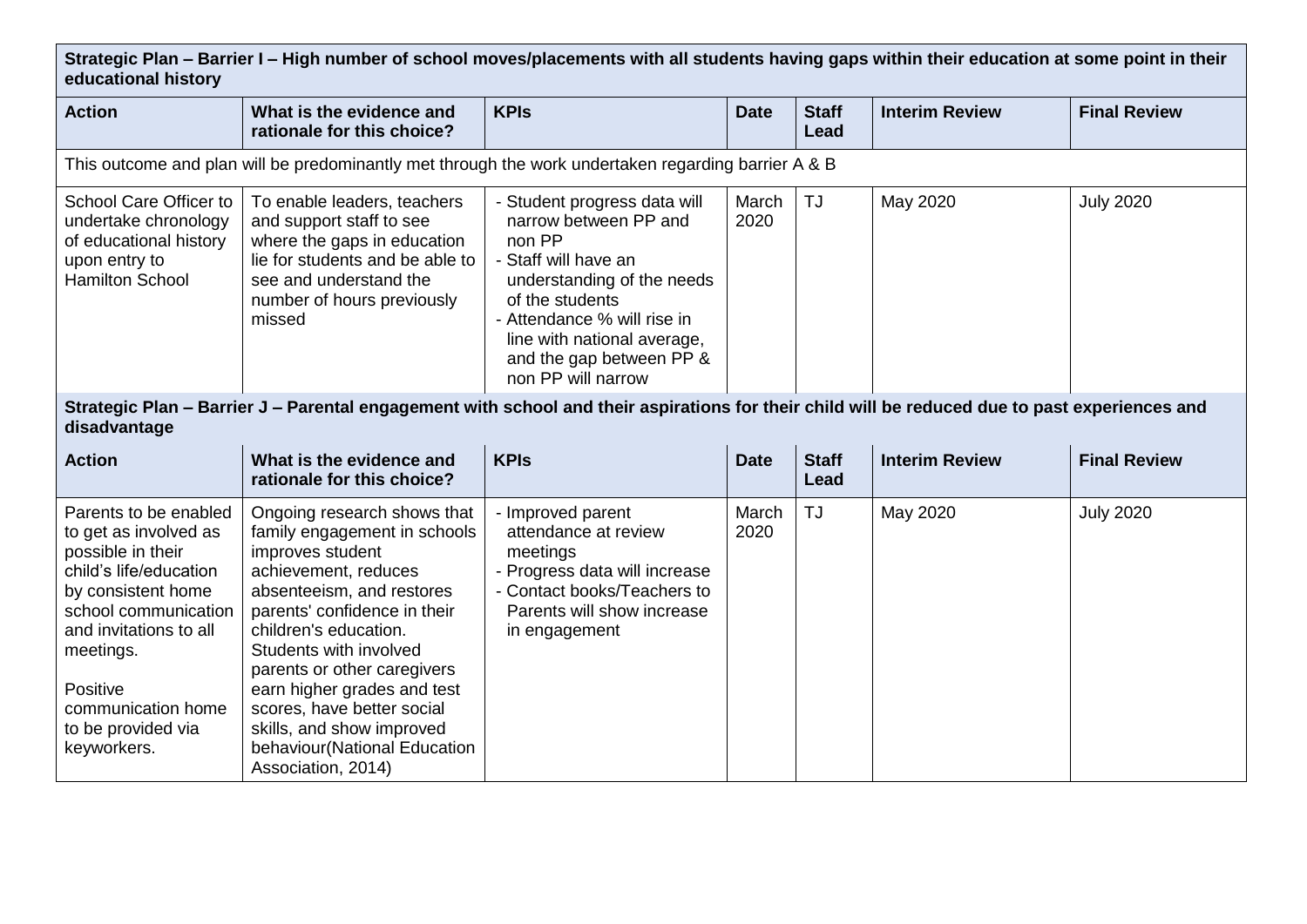| <b>Action</b>                                                                                                                                                                                                                                             | What is the evidence and<br>rationale for this choice?                                                                                       | <b>KPIs</b>                                                                                                                                                                                                                                                                                                                                                                                                                                                                                               | <b>Date</b>   | <b>Staff</b><br>Lead | <b>Interim Review</b> | <b>Final Review</b> |
|-----------------------------------------------------------------------------------------------------------------------------------------------------------------------------------------------------------------------------------------------------------|----------------------------------------------------------------------------------------------------------------------------------------------|-----------------------------------------------------------------------------------------------------------------------------------------------------------------------------------------------------------------------------------------------------------------------------------------------------------------------------------------------------------------------------------------------------------------------------------------------------------------------------------------------------------|---------------|----------------------|-----------------------|---------------------|
| Encourage pupils to<br>access specialist<br>services to discourage<br>such activities                                                                                                                                                                     | Not all students will be aware<br>of what support is out there,<br>nor understand the need for<br>help. Particularly those<br>disadvantaged. | - Improving engagement in<br>education as evidenced<br>through attendance and<br>behaviour for learning data.<br>Evidence of referrals made<br>to be kept on file with<br>outcomes                                                                                                                                                                                                                                                                                                                        | March<br>2020 | <b>CM</b>            | May 2020              | <b>July 2020</b>    |
| PSHCE curriculum to<br>include external<br>agency visits building<br>a strong and positive<br>relationship with the<br>local police.<br>Offer targeted youth<br>offending and prison<br>visits to lower the risk<br>of young people<br>engaging in crime. | It is proven that positive<br>engagement with the police<br>leads to more positive<br>outcomes for young people<br>involved in crime         | - Police will have regularly<br>visited the school<br>- Students will be engaged<br>with the PSHCE curriculum<br>as outlined in progress and<br>behaviour for learning data.<br>- Attendance of<br>disadvantaged students will<br>rise and gap will narrow<br>against those who are non<br>PP<br>- Reports from services such<br>as specialist youth services<br>to be kept on file<br>- Fewer safeguarding<br>incidents due to crime<br>activity within the<br>community as evidenced on<br><b>CPOMS</b> | March<br>2020 | <b>CM</b>            | May 2020              | <b>July 2020</b>    |

| <b>Action</b>                                                                                               | What is the evidence and<br>rationale for this choice?                                                                                         | <b>KPIs</b>                                                                                                   | <b>Date</b>   | <b>Staff</b><br>Lead | <b>Interim Review</b> | <b>Final Review</b> |
|-------------------------------------------------------------------------------------------------------------|------------------------------------------------------------------------------------------------------------------------------------------------|---------------------------------------------------------------------------------------------------------------|---------------|----------------------|-----------------------|---------------------|
| School to provide<br>young people with<br>enrichment activities<br>as part of their<br>curriculum to ensure | The EEF think enriching<br>education has intrinsic<br>benefits. They think all<br>children, including those from<br>disadvantaged backgrounds, | - Attendance of<br>disadvantaged students will  <br>rise and the gap will narrow<br>with those who are non PP | March<br>2020 | SB&<br><b>SR</b>     | May 2020              | <b>July 2020</b>    |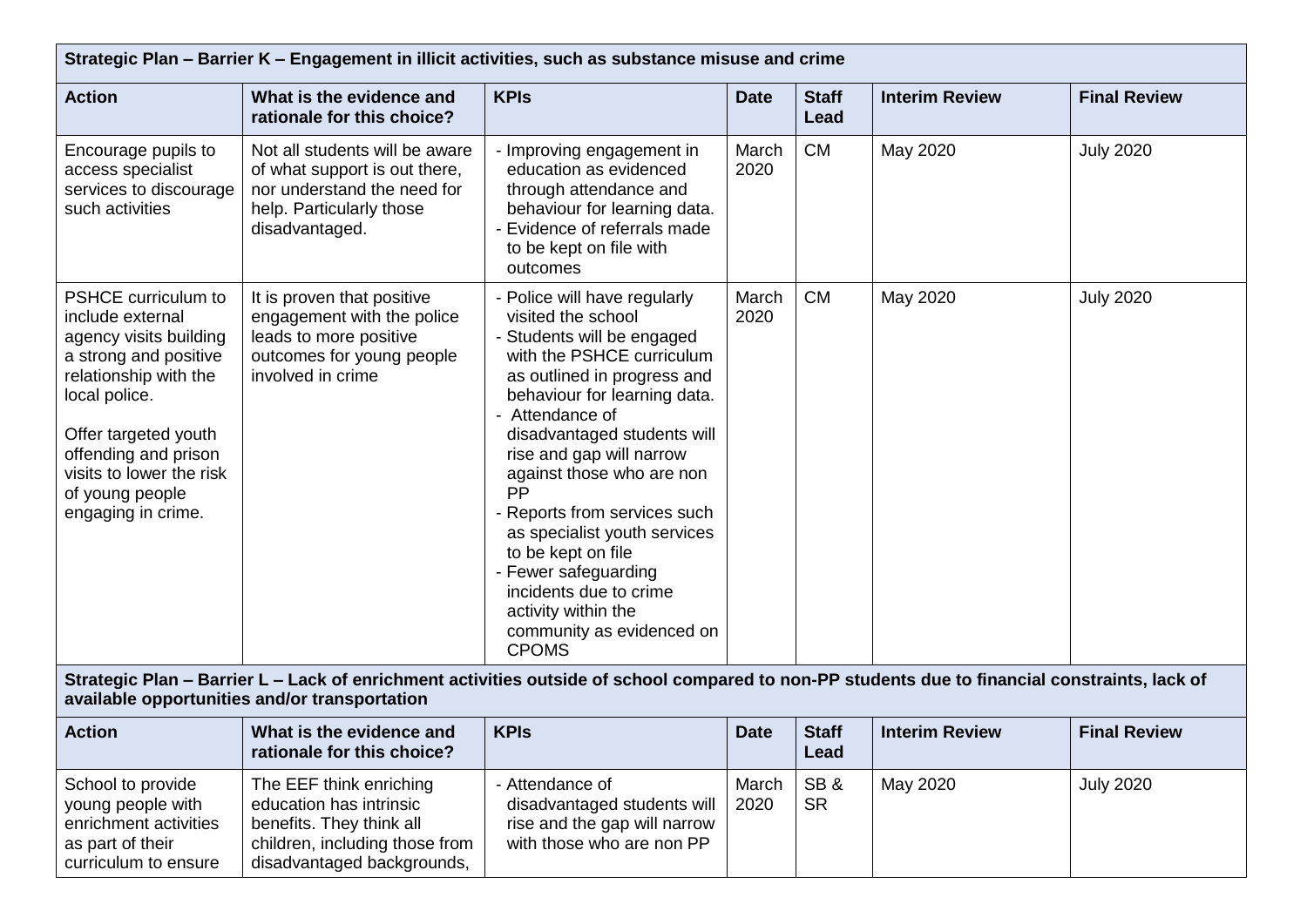| they gain life<br>experience.<br>Continue to offer a full<br>range of educational<br>visits and activities.<br>The PP funding will<br>be used to ensure<br>these trips are paid for<br>and children are able<br>to access the wider<br>curriculum.                                                                            | deserve a well-rounded,<br>culturally rich, education.<br>However, many go beyond<br>this and argue that<br>enrichment approaches can<br>directly improve pupils'<br>attainment and it is this link<br>that EEF is particularly<br>interested in.       | - Students will have higher<br>engagement to timetable as<br>outlined in behaviour for<br>learning data<br>- Behaviour incidents will<br>decrease due to a more<br>engaging and enjoyable<br>curriculum                                                                             |               |                  |          |                  |
|-------------------------------------------------------------------------------------------------------------------------------------------------------------------------------------------------------------------------------------------------------------------------------------------------------------------------------|---------------------------------------------------------------------------------------------------------------------------------------------------------------------------------------------------------------------------------------------------------|-------------------------------------------------------------------------------------------------------------------------------------------------------------------------------------------------------------------------------------------------------------------------------------|---------------|------------------|----------|------------------|
| School to publish<br>details of activities<br>outside of school<br>hours.<br>School to support<br>students unable to<br>access out of<br>school/after school<br>activities to do so.<br>School to signpost<br>families to support<br>groups and charities<br>to enable<br>transportation and<br>funds to access<br>activities | Enables students to<br>undertake and pursue<br>activities they are interested<br>in outside of school hours<br>reducing the risk of crime and<br>illicit activities and giving a<br>disadvantaged child a more<br>enjoyable and enriching<br>home life. | - Students will be actively<br>engaging with out of<br>school/after school<br>activities<br>- Safeguarding and<br>Behaviour data will show a<br>decrease in incidents due<br>to positive engagement in<br>something meaningful<br>- Narrows the gap between<br>PP & Non PP learners | March<br>2020 | SB&<br><b>SR</b> | May 2020 | <b>July 2020</b> |
| Total budgeted cost: £34,000 (average PP grant income £8,500 quarterly)                                                                                                                                                                                                                                                       |                                                                                                                                                                                                                                                         |                                                                                                                                                                                                                                                                                     |               |                  |          |                  |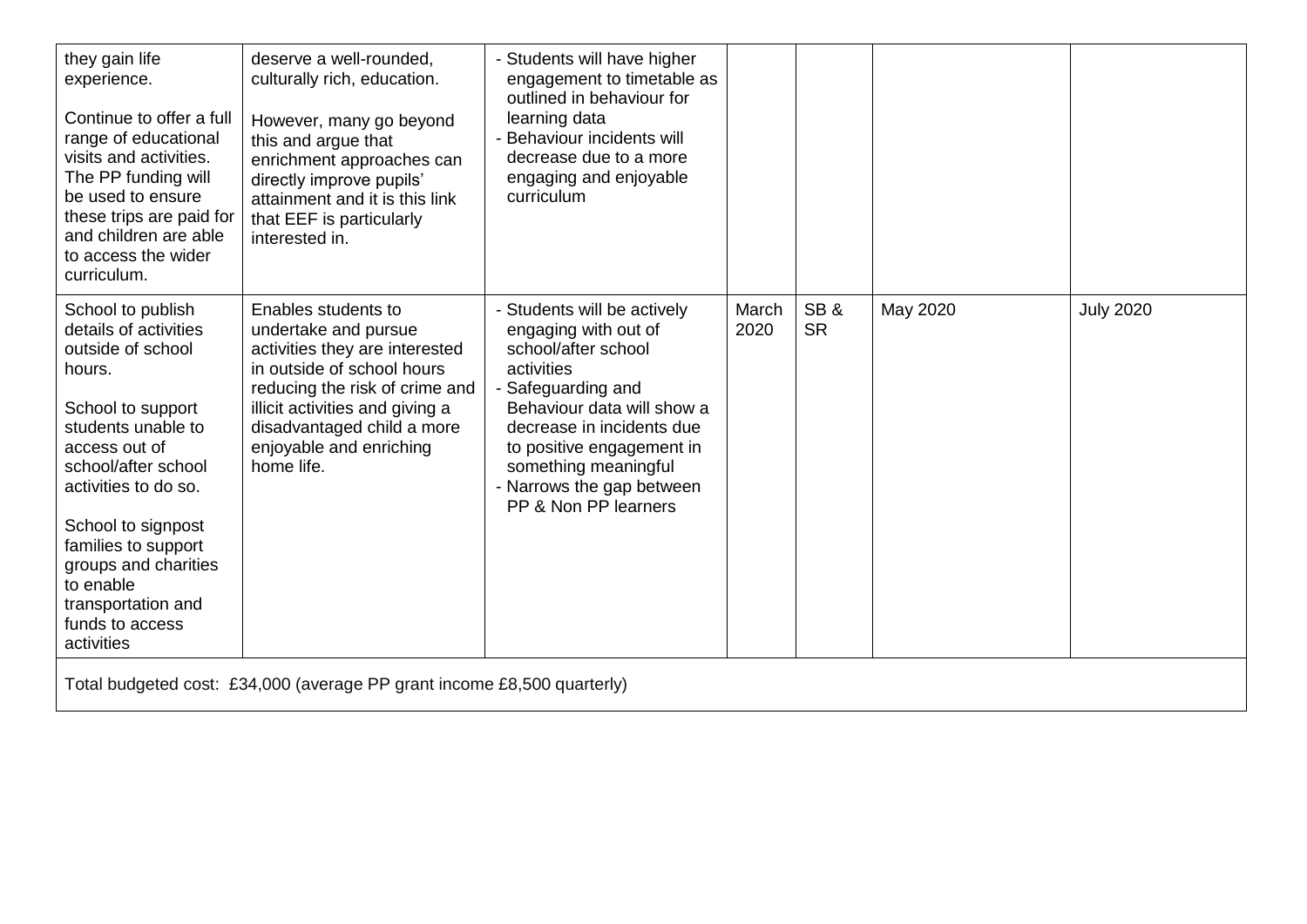| Summary of expenditure            |                                                 |               |                                        |      |
|-----------------------------------|-------------------------------------------------|---------------|----------------------------------------|------|
| <b>Strand</b>                     | Amount                                          | $\frac{0}{0}$ |                                        | $\%$ |
| Leadership                        |                                                 |               | Staff (leadership)                     |      |
| <b>English Staff</b>              |                                                 |               | Staff (curriculum)                     |      |
| <b>English Other</b>              |                                                 |               | Staff (welfare)                        |      |
| <b>Maths Staff</b>                |                                                 |               | <b>Curriculum Resources (staff)</b>    |      |
| <b>Maths Other</b>                |                                                 |               | <b>Curricular Equipment (students)</b> |      |
| <b>Curricular Staff</b>           | £24,000 (Interventions HLTA: literacy/numeracy) | 71%           | Enrichment                             | 71%  |
| Other curricular                  | £1,150 'Catch-up' Literacy & Numeracy programme | 3%            | Wrap around                            | 3%   |
| Enrichment/cultural capital       | £6,000 Alternative Provision fees               | 18%           | Outside agencies                       | 18%  |
| Curricular equipment              | £2,850 (laptops/dongles for home learning)      | 8%            | <b>Curricular Resources (online)</b>   | 8%   |
| More able                         |                                                 |               | <b>CPD Pastoral/Welfare</b>            |      |
| Behaviour                         |                                                 |               | <b>Practical support</b>               |      |
| Attendance                        |                                                 |               | Other                                  |      |
| Emotional/wellbeing               |                                                 |               |                                        |      |
| <b>Curriculum CPD</b>             |                                                 |               |                                        |      |
| Pastoral/welfare CPD              |                                                 |               |                                        |      |
| Practical help                    |                                                 |               |                                        |      |
| <b>Student Personal allowance</b> |                                                 |               |                                        |      |
| Teacher grants                    |                                                 |               |                                        |      |
| Breakfast Club*                   |                                                 |               |                                        |      |
| Homework support*                 |                                                 |               |                                        |      |
| Other                             |                                                 |               |                                        |      |
| <b>TOTAL</b>                      |                                                 |               | <b>TOTAL</b>                           |      |

\*Wrap around